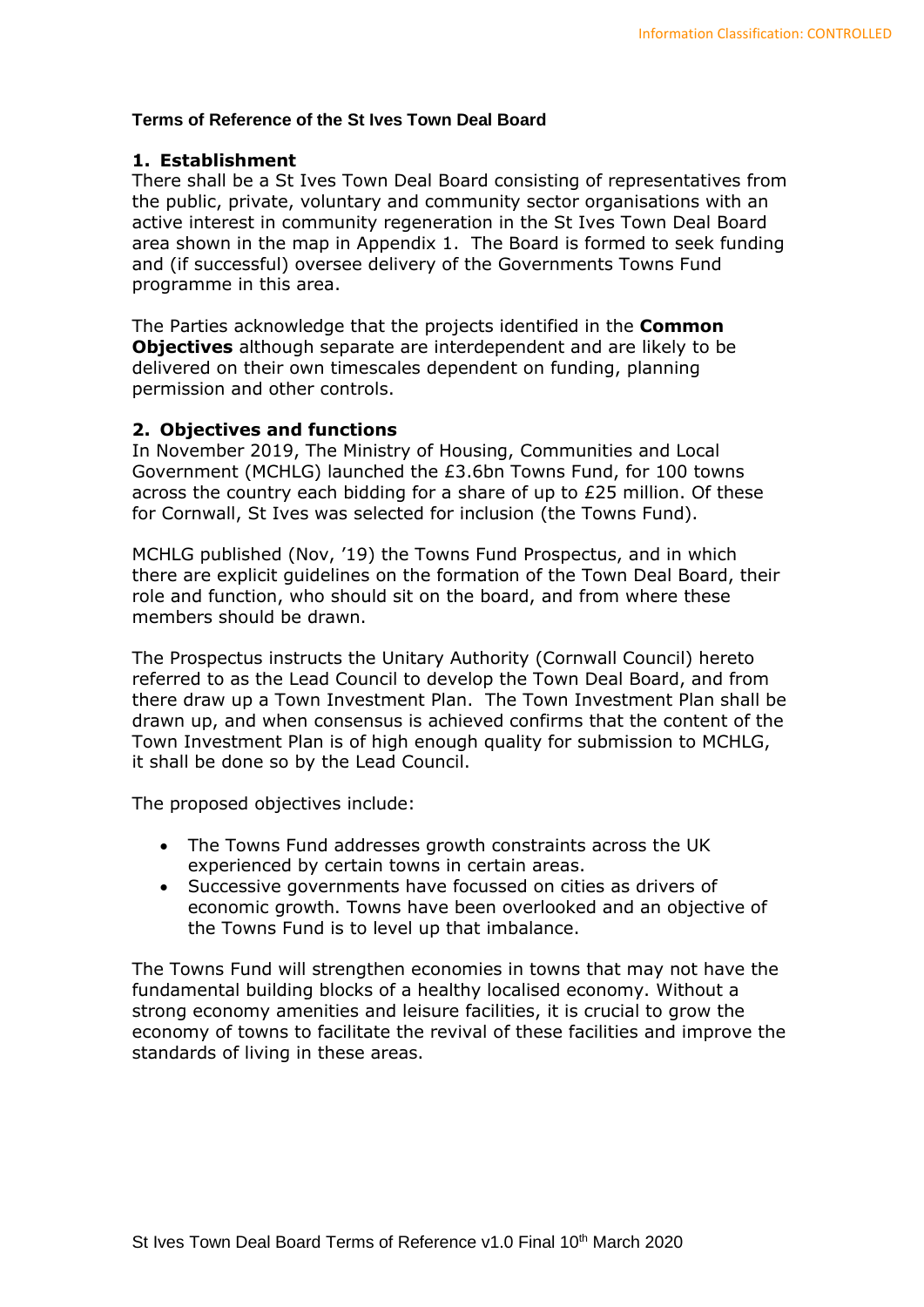The Towns fund will:

- focus on the individuality and assets of each town and build upon those assets providing the tools to design and deliver a growth strategy for that town.
- provide confidence in long-term investment for businesses in towns, capitalising on the natural environment for renewable energy creation, historic and cultural offering and access to infrastructure.
- work with local leaders to support the businesses to grow further and encourage a healthy supply chain.
- seek opportunities to reinvigorate a workforce with new skills and enable that workforce to pursue other job opportunities that may exist in a changing economic marketplace.
- work with Town Deal Boards to restore a spirit of pride that is often lost in 'left-behind' towns, through facilitation of project space for people to meet and deliver projects.
- assist Town Deal Boards in the creation of the Town Investment Plan (TIP) for the recognition, rationalisation, ongoing development, and future investment opportunities of a town.

This Agreement sets out a framework for co-operation and collaboration between the Parties in order to develop the Common Objectives.

#### **3. Representation / Membership**

The St Ives Town Deal Board will be empowered to make all the necessary decisions relating to the Towns Fund. Representatives who serve on St Ives Town Deal Board in a voting capacity will be from named bodies, organisations and businesses with an interest in stimulating the economy and improving quality of life in the St Ives area.

The membership itself and the balance of members from different sectors (public/private/voluntary) will reflect the guidance contained in the Towns Fund Prospectus and no single sector will have more than 49% of the voting rights. Individuals can also join where agreed by the Town Deal Board where they contribute the relevant skills, experience or expertise required. It is anticipated that the total number of voting members will not number less than 12 but they will evolve to ensure there is democratic accountability across the area. The Voting members of the St Ives Town Deal Board can be found in Appendix 2.

Cornwall Councillors and Town and Parish Councillors who represent their authorities can only be members of the Board in this capacity and cannot represent private and/or community organisations in which they are involved.

The Town Deal Board members should be committed to implementing the objectives of the Towns Fund and to developing a fully evidenced based Town Investment Plan that will then be submitted to MHCLG in order to secure the funding required to deliver the Town Investment Plan. They should be prepared to act as a focal point for consultations, to oversee delivery across the area is undertaken in a co-ordinated way and to act as ambassadors for and actively promote the Towns Fund programme in a professional manner.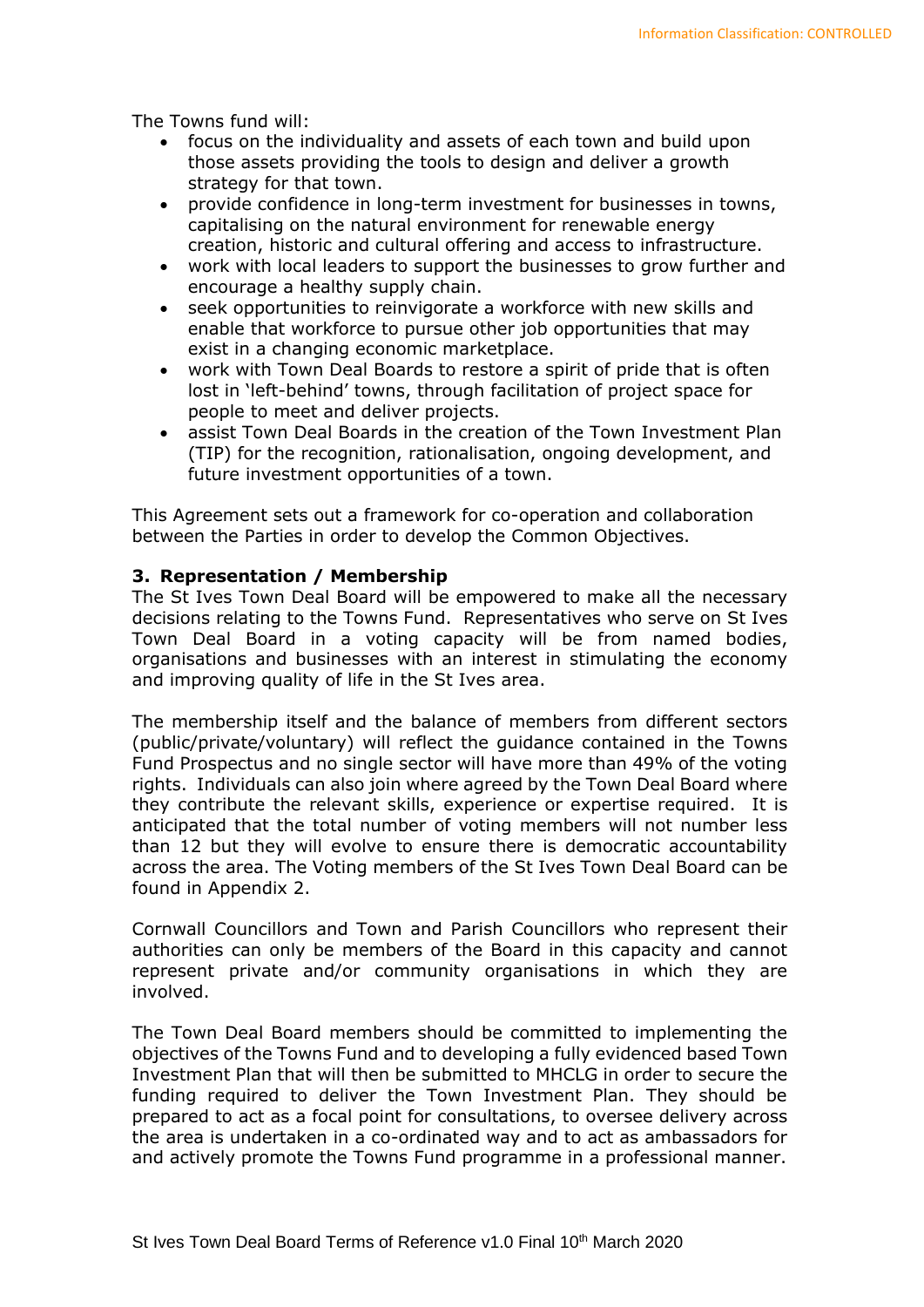If a representative of an organisation resigns from that organisation, they resign from being the named representative on the St Ives Town Deal Board. The organisation will then be invited to nominate a new representative.

Membership will be kept under review and will be formally reviewed on an annual basis. In reviewing membership, the St Ives Town Deal Board will assess and take recognition of the involvement of its representatives in other related organisations and groups.

In addition, the St Ives Town Deal Board may co-opt additional representatives at any time during the year to further the interests of the work being undertaken. Normally these representatives would be nonvoting. However, the St Ives Town Deal Board may decide in certain circumstances these individuals should have voting rights. The reasons for this decision should be clearly laid out in the minutes of the meeting.

Should any representative miss 3 consecutive meetings without sending comments the St Ives Town Deal Board will consider whether that representative should be asked for a written explanation, which will be formally reviewed by the Board and decision made as to whether a request is submitted to the organisation requesting alternative representation or a termination of the membership.

#### **4. Meetings**

The St Ives Town Deal Board shall hold at least 4 meetings in every year for the transaction of general business and may hold such other meetings as they shall find necessary or convenient.

#### **5. Quoracy and decision making in meetings**

For a meeting of the St Ives Town Deal Board to be quorate there must be present no less than 10 of the representatives entitled to vote. (members can attend in person or via telephone or video conferencing facilities. The requirement for no single sector having more than 49% of the voting rights is applicable at the point of a vote/decision.

Most decisions at a meeting of St Ives Town Deal Board shall be reached by a consensus rather than a voting procedure. Formal Voting (i.e. proposal, seconder and vote) will be needed on decisions that commit to financial matters (e.g. agreeing to contract with external suppliers (via the Lead Council) and agreeing to sign up to the "Town Deal" offered by Government in response to the submitted Town Investment Plan) and beyond that only in exceptional circumstances.

When voting takes place there will be an equality of votes amongst those representatives present and in the case of a tied vote on any matter, the person presiding at the meeting shall have a second or casting vote.

Members may bring supporting advisers to the meeting at the discretion of the Chair in addition to the current list of advisers as given in Appendix 2.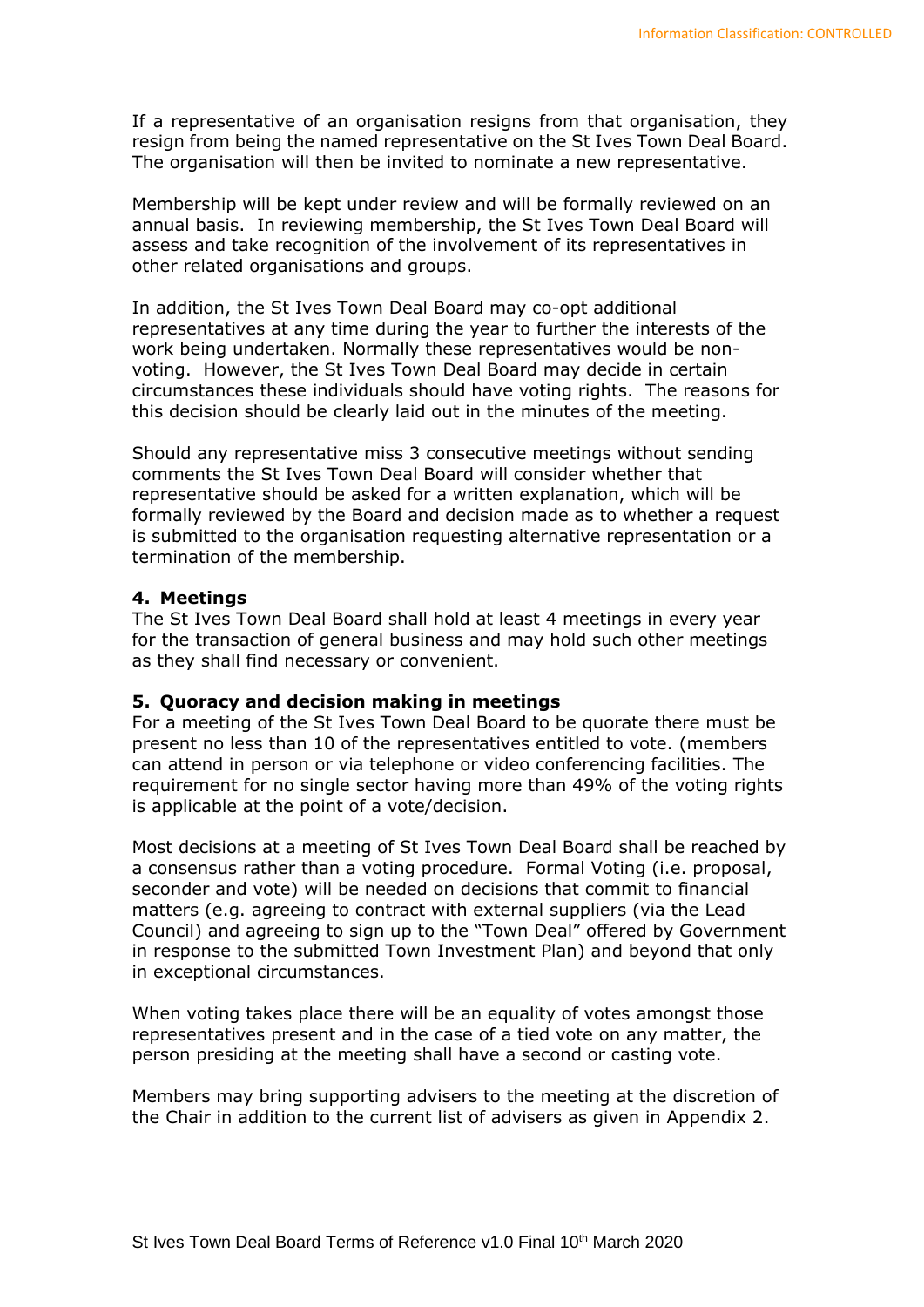A full record of those present at the meeting and of the representatives sending in apologies of absence shall be recorded in the minutes. The minutes of every meeting of St Ives Town Deal Board shall be drawn up by the Economic Growth Service of Cornwall Council (as the Lead Council) and shall be approved by the St Ives Town Deal Board and when approved, signed by the Chair at the next meeting.

Each representative of St Ives Town Deal Board shall be permitted to: -

- Send to the Secretariat not less than 14 days prior to the date of the meeting a statement of any matter that they may wish to include in the agenda.
- Receive copies of the agenda and accompanying papers 7 days prior to the date of the meeting, unless there is some particular urgency when a lesser period may be given, which in any event shall not be less than 3 days.
- Items may be tabled for information purposes only; all should be written in plain English.
- Verbal reports other than those for information will only be accepted in exceptional circumstances and with the consent of the Chair.

# **6. Special Meetings**

Any six representatives of St Ives Town Deal Board can call for a special meeting. Such requisition, made to the Secretariat, must set forth the nature of the matter requiring consideration and the notices summoning such meetings shall contain details of the matter to be discussed. The meeting must take place within 21 days of its notification.

### **7. Written procedures**

With the express consent of the Chair and the Lead Council decisions can be made by written procedures, such procedures to be agreed by the St Ives Town Deal Board but which reflect the principles of this constitution. In each case a deadline for response will be given, the decisions will be binding, and they will be reported to the next convened meeting of the Board

### **8. Conflicts of Interest and Confidentiality**

When accepting membership of St Ives Town Deal Board each representative must complete a register of interests and accept the membership code of conduct, which shall be kept by the Secretariat and be open to inspection by any representative of St Ives Town Deal Board. This register of interest must also be completed by any officer contributing to the work of the St Ives Town Deal Board.

In the spirit of openness, interests must be declared where appropriate. Those declaring an interest will be asked to leave the room and shall take no part in the discussion or the voting thereon. However, the St Ives Town Deal Board, if appropriate, can invite the interested party to provide factual information before the discussion begins. As a minimum the register must be updated annually, but each member should ensure that it is updated as necessary if any changes occur during the year.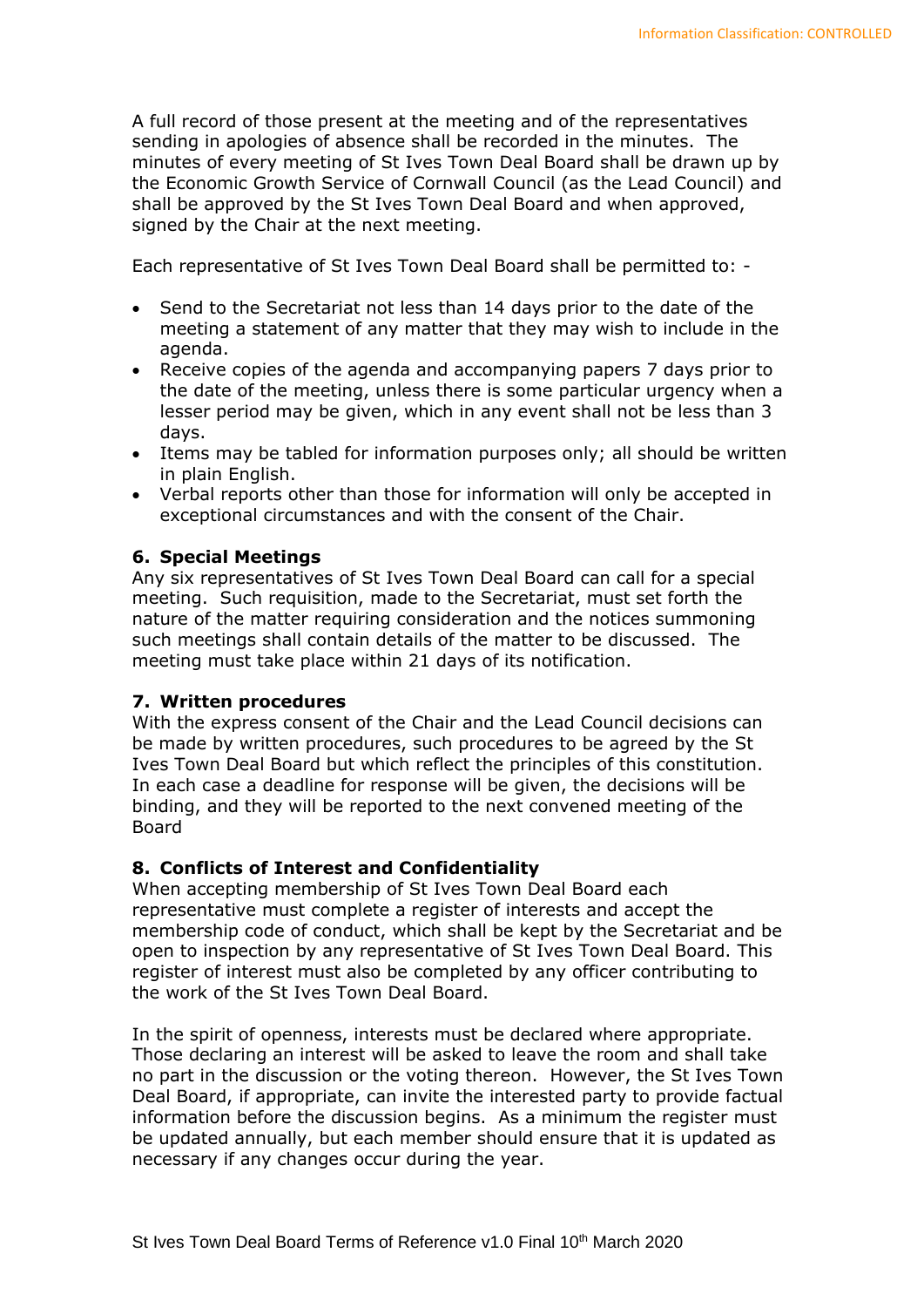All members should respect the confidential nature of some aspects of the activity undertaken by the St Ives Town Deal Board and must adhere to the membership code of conduct.

## **9. Appointment of Chair and Vice Chair**

The St Ives Town Deal Board shall appoint at its first formal meeting and thereafter annually a Chair and a Vice-Chair for the ensuing year. In line with the Towns Fund Prospectus guidance the chair should be from the private sector unless there are reasons why this cannot be the case.

The Chair and Vice Chair will act in the best interests of the St Ives Town Deal Board as a whole. The Chair shall conduct the meetings and perform other duties as determined by the St Ives Town Deal Board and formally agreed at a meeting. If the Chair is absent, the Vice Chair will take on the roles undertaken normally by the Chair. In the absence of both the Chair and Vice Chair, a meeting Chair will be elected for that meeting from the voting members present.

If the Chair resigns during the year, the Vice Chair will become Interim Chair and an interim Vice Chair will be nominated by the St Ives Town Deal Board until the formal elections are held.

If the Vice Chair indicates they do not wish to become the Interim Chair, then the St Ives Town Deal Board will nominate an interim Chair until the formal elections are held. If the Vice Chair resigns during the year, an interim Vice Chair will be nominated by the St Ives Town Deal Board until the formal elections are held.

### **10. Supporting arrangements**

Provision is made to establish sub groups of the St Ives Town Deal Board to facilitate quick decision making and engagement of relevant specialists. The terms of reference, functions and membership of any such sub groups is to formally agree by the St Ives Town Deal Board prior to their creation.

Any groups established whilst having their own terms of reference are expected to operate within the remit of this constitution and shall have a majority of members from the voting representatives of the St Ives Town Deal Board.

### **11. Amendments to the Terms of Reference**

The terms of reference shall be open to review at any time, but any amendment shall not be made unless agreed by a three quarters majority of representatives present that are entitled to vote. Notes of such proposed amendments shall be provided to representatives of St Ives Town Deal Board at least 14 days before the meeting.

### **12. Dissolution**

The Group may be dissolved by a resolution passed by a simple two-thirds majority of those present and voting at a Special Meeting.

Terms of Reference agreed at the meeting of: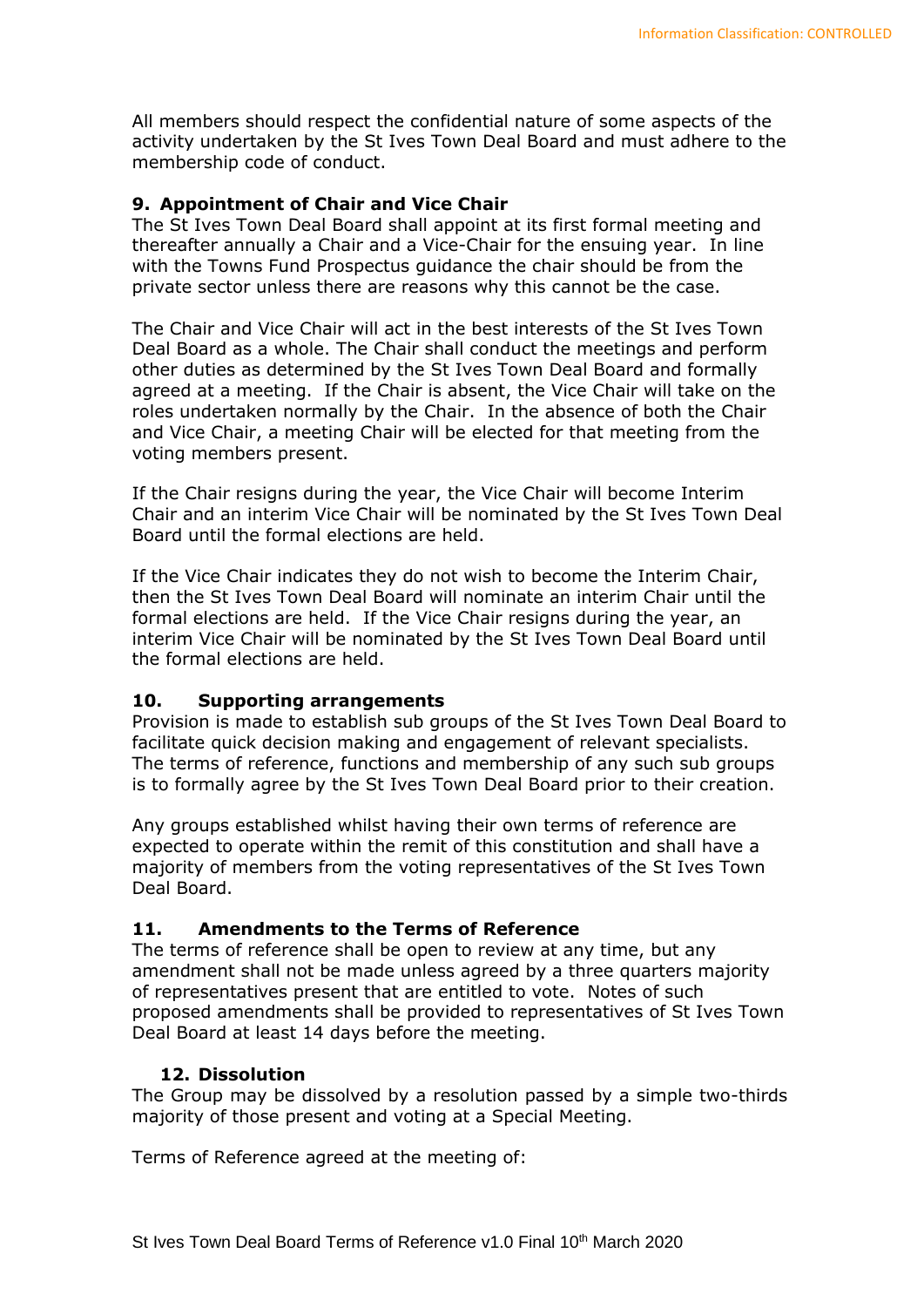Signed:

Position: Chair of St Ives Town Deal Board

Date:

Signed:

Position: Representative of Cornwall Council as (Lead Council)

Date: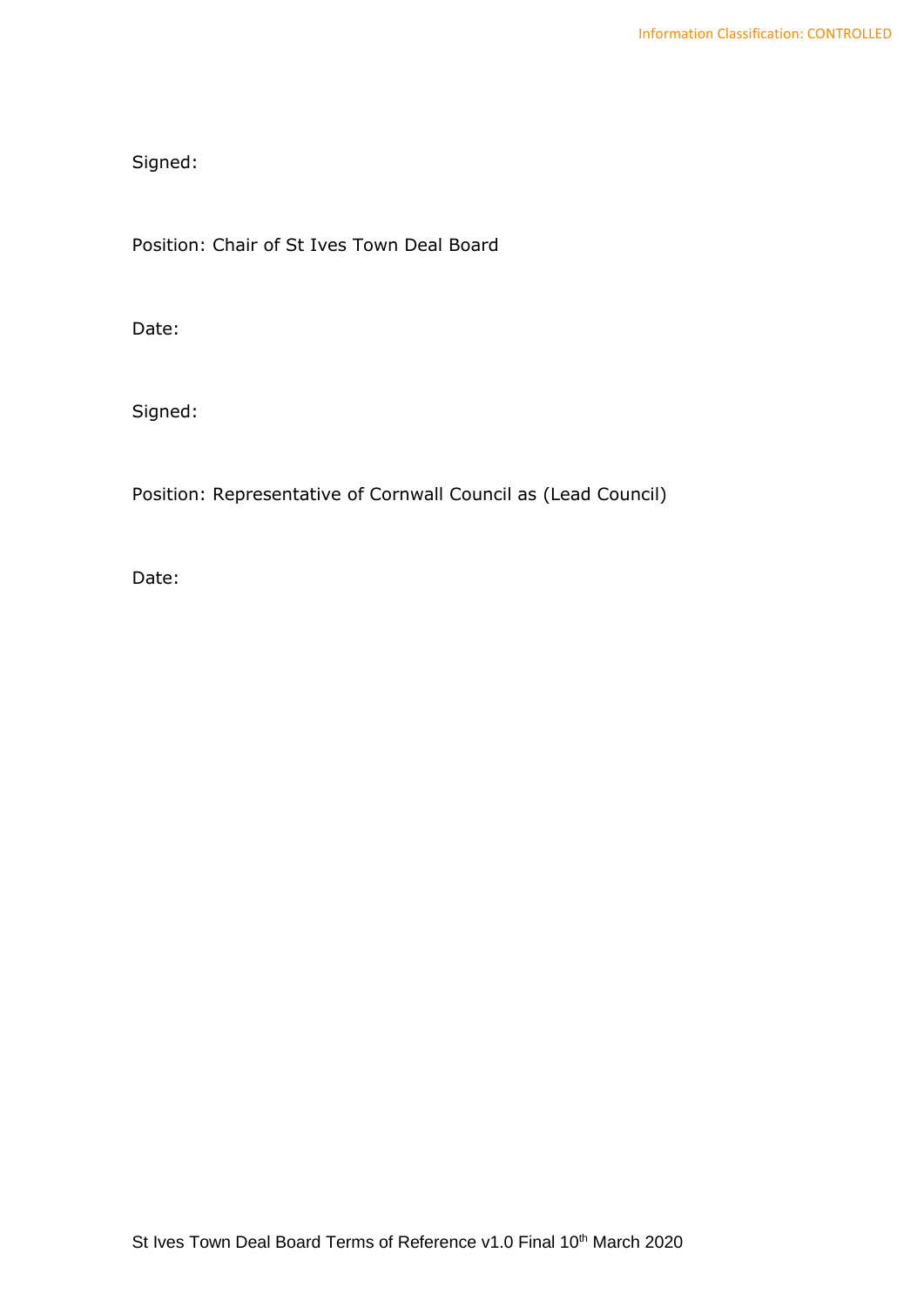

**Appendix 1: Area covered by the St Ives Town Deal Board**